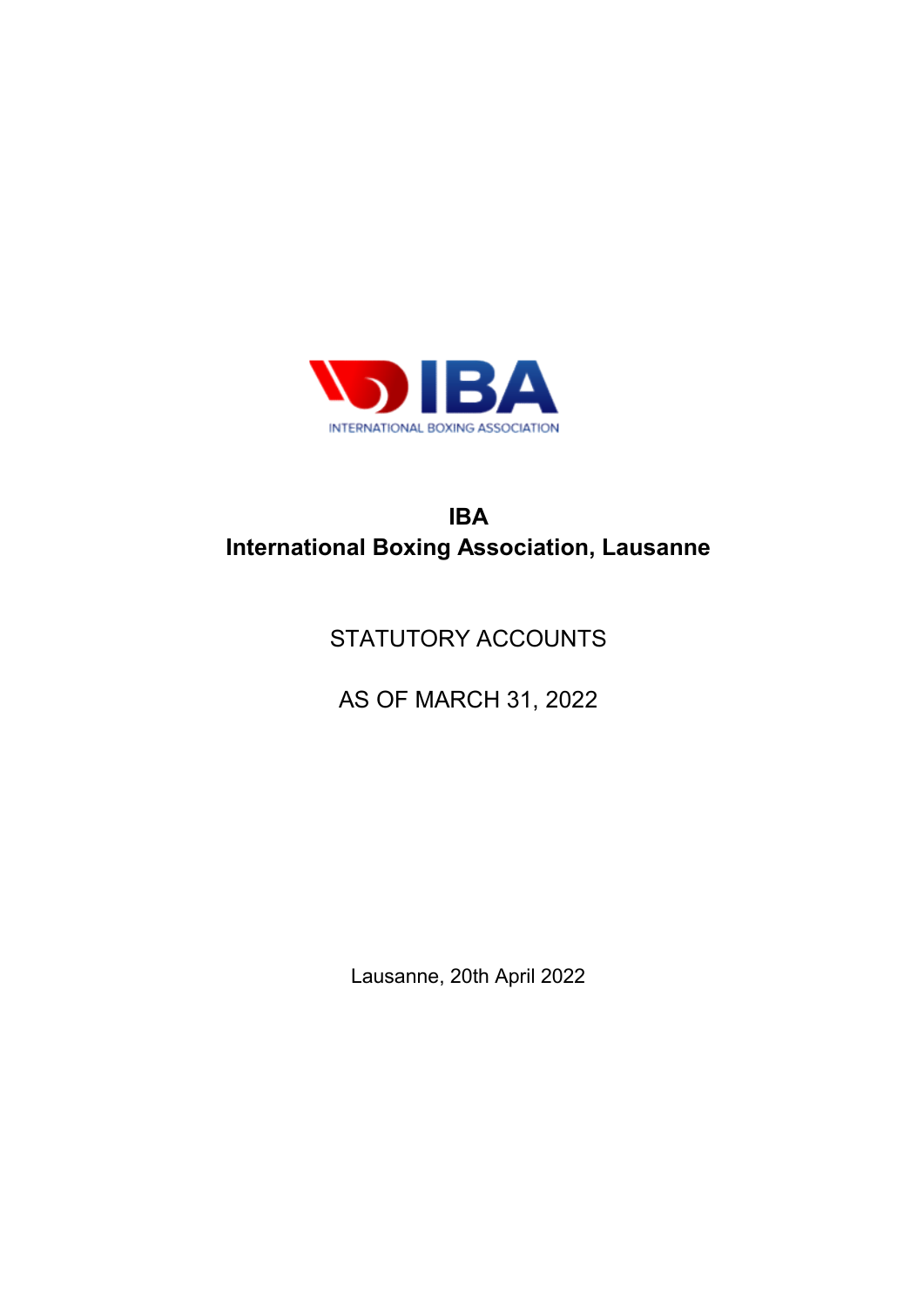### IBA - INTERNATIONAL BOXING ASSOCIATION, LAUSANNE

## BALANCE SHEET AS OF MARCH 31, 2022

| <b>CHF</b><br>CHF<br><b>ASSETS</b><br><b>CURRENT ASSETS</b><br>20'763'863<br>30'946'936<br>Cash and Cash Equivalents<br>Shares<br>4'790'566<br>5'043'632<br>Trade Accounts Receivable:<br>- Receivables from third parties<br>1'642'641<br>1'672'564<br>- Receivables from related company - WSB<br>1'376'037<br>1'432'070<br>- Receivables from related group company - FBB<br>23'109<br>23'109<br>- Receivables Valuation Adjustment<br>(1'387'104)<br>(1'399'851)<br><b>Other Current Receivables</b><br>4'007<br>4'007<br>Prepaid Expenses and Accrued Income<br>2'039'002<br>2'390'335<br><b>TOTAL CURRENT ASSETS</b><br>29'252'121<br>40'112'802<br><b>NON-CURRENT ASSETS</b><br>Investments:<br>- Investment in WSB<br>1<br>1<br>Property, Plant and Equipment:<br>- Furniture and equipment<br>12'244<br>17'958<br>- IS (computers, softwares)<br>43'418<br>0<br>- Leasehold improvement<br>785<br>1'329<br>- Building<br>666'021<br>720'493<br><b>TOTAL NON-CURRENT ASSETS</b><br>732'519<br>739'780<br><b>TOTAL ASSETS</b><br>29'984'640<br>40'852'582<br><b>LIABILITIES AND NET ASSETS</b><br><b>CURRENT LIABILITIES</b><br>Trade Account Payable:<br>- Payables due to third parties<br>1'026'077<br>2'239'071<br>- Payables due to related party - WSB<br>0<br>0<br>Other Current Liabilities:<br>- Liability in relation to guarantee on WSB AO loan from third party<br>0<br>0<br>- Other current liabilities<br>792'807<br>249'353<br>Accruals and deferred income:<br>- Accruals<br>391'180<br>705'863<br>- Deferred GBC<br>5'000'000<br>0<br>- Deferred Income International Olympic Committee<br>0<br>0<br>- Other Deferred income<br>17'600'523<br>44'035'731<br><b>TOTAL CURRENT LIABILITIES</b><br>26'023'580<br>46'017'024<br><b>NON-CURRENT LIABILITIES</b><br>Other non-current liabilities:<br>- Liability in relation to guarantee on WSB AO loan from third party<br>0<br>0<br><b>TOTAL NON-CURRENT LIABILITIES</b><br>0<br>0<br><b>TOTAL LIABILITIES</b><br>26'023'580<br>46'017'024<br>UNRESTRICTED FUNDS<br>Unrestricted operating funds<br>(5'164'442)<br>(9'863'591)<br>Result for the period - Gain / (Loss)<br>9'125'503<br>4'699'149<br><b>TOTAL UNRESTRICTED FUNDS</b><br>3'961'060<br>(5'164'442) |                             | Mar. 31, 2022 | June 30, 2021 |
|-----------------------------------------------------------------------------------------------------------------------------------------------------------------------------------------------------------------------------------------------------------------------------------------------------------------------------------------------------------------------------------------------------------------------------------------------------------------------------------------------------------------------------------------------------------------------------------------------------------------------------------------------------------------------------------------------------------------------------------------------------------------------------------------------------------------------------------------------------------------------------------------------------------------------------------------------------------------------------------------------------------------------------------------------------------------------------------------------------------------------------------------------------------------------------------------------------------------------------------------------------------------------------------------------------------------------------------------------------------------------------------------------------------------------------------------------------------------------------------------------------------------------------------------------------------------------------------------------------------------------------------------------------------------------------------------------------------------------------------------------------------------------------------------------------------------------------------------------------------------------------------------------------------------------------------------------------------------------------------------------------------------------------------------------------------------------------------------------------------------------------------------------------------------------------------------------------------------------------------------|-----------------------------|---------------|---------------|
|                                                                                                                                                                                                                                                                                                                                                                                                                                                                                                                                                                                                                                                                                                                                                                                                                                                                                                                                                                                                                                                                                                                                                                                                                                                                                                                                                                                                                                                                                                                                                                                                                                                                                                                                                                                                                                                                                                                                                                                                                                                                                                                                                                                                                                         |                             |               |               |
|                                                                                                                                                                                                                                                                                                                                                                                                                                                                                                                                                                                                                                                                                                                                                                                                                                                                                                                                                                                                                                                                                                                                                                                                                                                                                                                                                                                                                                                                                                                                                                                                                                                                                                                                                                                                                                                                                                                                                                                                                                                                                                                                                                                                                                         |                             |               |               |
|                                                                                                                                                                                                                                                                                                                                                                                                                                                                                                                                                                                                                                                                                                                                                                                                                                                                                                                                                                                                                                                                                                                                                                                                                                                                                                                                                                                                                                                                                                                                                                                                                                                                                                                                                                                                                                                                                                                                                                                                                                                                                                                                                                                                                                         |                             |               |               |
|                                                                                                                                                                                                                                                                                                                                                                                                                                                                                                                                                                                                                                                                                                                                                                                                                                                                                                                                                                                                                                                                                                                                                                                                                                                                                                                                                                                                                                                                                                                                                                                                                                                                                                                                                                                                                                                                                                                                                                                                                                                                                                                                                                                                                                         |                             |               |               |
|                                                                                                                                                                                                                                                                                                                                                                                                                                                                                                                                                                                                                                                                                                                                                                                                                                                                                                                                                                                                                                                                                                                                                                                                                                                                                                                                                                                                                                                                                                                                                                                                                                                                                                                                                                                                                                                                                                                                                                                                                                                                                                                                                                                                                                         |                             |               |               |
|                                                                                                                                                                                                                                                                                                                                                                                                                                                                                                                                                                                                                                                                                                                                                                                                                                                                                                                                                                                                                                                                                                                                                                                                                                                                                                                                                                                                                                                                                                                                                                                                                                                                                                                                                                                                                                                                                                                                                                                                                                                                                                                                                                                                                                         |                             |               |               |
|                                                                                                                                                                                                                                                                                                                                                                                                                                                                                                                                                                                                                                                                                                                                                                                                                                                                                                                                                                                                                                                                                                                                                                                                                                                                                                                                                                                                                                                                                                                                                                                                                                                                                                                                                                                                                                                                                                                                                                                                                                                                                                                                                                                                                                         |                             |               |               |
|                                                                                                                                                                                                                                                                                                                                                                                                                                                                                                                                                                                                                                                                                                                                                                                                                                                                                                                                                                                                                                                                                                                                                                                                                                                                                                                                                                                                                                                                                                                                                                                                                                                                                                                                                                                                                                                                                                                                                                                                                                                                                                                                                                                                                                         |                             |               |               |
|                                                                                                                                                                                                                                                                                                                                                                                                                                                                                                                                                                                                                                                                                                                                                                                                                                                                                                                                                                                                                                                                                                                                                                                                                                                                                                                                                                                                                                                                                                                                                                                                                                                                                                                                                                                                                                                                                                                                                                                                                                                                                                                                                                                                                                         |                             |               |               |
|                                                                                                                                                                                                                                                                                                                                                                                                                                                                                                                                                                                                                                                                                                                                                                                                                                                                                                                                                                                                                                                                                                                                                                                                                                                                                                                                                                                                                                                                                                                                                                                                                                                                                                                                                                                                                                                                                                                                                                                                                                                                                                                                                                                                                                         |                             |               |               |
|                                                                                                                                                                                                                                                                                                                                                                                                                                                                                                                                                                                                                                                                                                                                                                                                                                                                                                                                                                                                                                                                                                                                                                                                                                                                                                                                                                                                                                                                                                                                                                                                                                                                                                                                                                                                                                                                                                                                                                                                                                                                                                                                                                                                                                         |                             |               |               |
|                                                                                                                                                                                                                                                                                                                                                                                                                                                                                                                                                                                                                                                                                                                                                                                                                                                                                                                                                                                                                                                                                                                                                                                                                                                                                                                                                                                                                                                                                                                                                                                                                                                                                                                                                                                                                                                                                                                                                                                                                                                                                                                                                                                                                                         |                             |               |               |
|                                                                                                                                                                                                                                                                                                                                                                                                                                                                                                                                                                                                                                                                                                                                                                                                                                                                                                                                                                                                                                                                                                                                                                                                                                                                                                                                                                                                                                                                                                                                                                                                                                                                                                                                                                                                                                                                                                                                                                                                                                                                                                                                                                                                                                         |                             |               |               |
|                                                                                                                                                                                                                                                                                                                                                                                                                                                                                                                                                                                                                                                                                                                                                                                                                                                                                                                                                                                                                                                                                                                                                                                                                                                                                                                                                                                                                                                                                                                                                                                                                                                                                                                                                                                                                                                                                                                                                                                                                                                                                                                                                                                                                                         |                             |               |               |
|                                                                                                                                                                                                                                                                                                                                                                                                                                                                                                                                                                                                                                                                                                                                                                                                                                                                                                                                                                                                                                                                                                                                                                                                                                                                                                                                                                                                                                                                                                                                                                                                                                                                                                                                                                                                                                                                                                                                                                                                                                                                                                                                                                                                                                         |                             |               |               |
|                                                                                                                                                                                                                                                                                                                                                                                                                                                                                                                                                                                                                                                                                                                                                                                                                                                                                                                                                                                                                                                                                                                                                                                                                                                                                                                                                                                                                                                                                                                                                                                                                                                                                                                                                                                                                                                                                                                                                                                                                                                                                                                                                                                                                                         |                             |               |               |
|                                                                                                                                                                                                                                                                                                                                                                                                                                                                                                                                                                                                                                                                                                                                                                                                                                                                                                                                                                                                                                                                                                                                                                                                                                                                                                                                                                                                                                                                                                                                                                                                                                                                                                                                                                                                                                                                                                                                                                                                                                                                                                                                                                                                                                         |                             |               |               |
|                                                                                                                                                                                                                                                                                                                                                                                                                                                                                                                                                                                                                                                                                                                                                                                                                                                                                                                                                                                                                                                                                                                                                                                                                                                                                                                                                                                                                                                                                                                                                                                                                                                                                                                                                                                                                                                                                                                                                                                                                                                                                                                                                                                                                                         |                             |               |               |
|                                                                                                                                                                                                                                                                                                                                                                                                                                                                                                                                                                                                                                                                                                                                                                                                                                                                                                                                                                                                                                                                                                                                                                                                                                                                                                                                                                                                                                                                                                                                                                                                                                                                                                                                                                                                                                                                                                                                                                                                                                                                                                                                                                                                                                         |                             |               |               |
|                                                                                                                                                                                                                                                                                                                                                                                                                                                                                                                                                                                                                                                                                                                                                                                                                                                                                                                                                                                                                                                                                                                                                                                                                                                                                                                                                                                                                                                                                                                                                                                                                                                                                                                                                                                                                                                                                                                                                                                                                                                                                                                                                                                                                                         |                             |               |               |
|                                                                                                                                                                                                                                                                                                                                                                                                                                                                                                                                                                                                                                                                                                                                                                                                                                                                                                                                                                                                                                                                                                                                                                                                                                                                                                                                                                                                                                                                                                                                                                                                                                                                                                                                                                                                                                                                                                                                                                                                                                                                                                                                                                                                                                         |                             |               |               |
|                                                                                                                                                                                                                                                                                                                                                                                                                                                                                                                                                                                                                                                                                                                                                                                                                                                                                                                                                                                                                                                                                                                                                                                                                                                                                                                                                                                                                                                                                                                                                                                                                                                                                                                                                                                                                                                                                                                                                                                                                                                                                                                                                                                                                                         |                             |               |               |
|                                                                                                                                                                                                                                                                                                                                                                                                                                                                                                                                                                                                                                                                                                                                                                                                                                                                                                                                                                                                                                                                                                                                                                                                                                                                                                                                                                                                                                                                                                                                                                                                                                                                                                                                                                                                                                                                                                                                                                                                                                                                                                                                                                                                                                         |                             |               |               |
|                                                                                                                                                                                                                                                                                                                                                                                                                                                                                                                                                                                                                                                                                                                                                                                                                                                                                                                                                                                                                                                                                                                                                                                                                                                                                                                                                                                                                                                                                                                                                                                                                                                                                                                                                                                                                                                                                                                                                                                                                                                                                                                                                                                                                                         |                             |               |               |
|                                                                                                                                                                                                                                                                                                                                                                                                                                                                                                                                                                                                                                                                                                                                                                                                                                                                                                                                                                                                                                                                                                                                                                                                                                                                                                                                                                                                                                                                                                                                                                                                                                                                                                                                                                                                                                                                                                                                                                                                                                                                                                                                                                                                                                         |                             |               |               |
|                                                                                                                                                                                                                                                                                                                                                                                                                                                                                                                                                                                                                                                                                                                                                                                                                                                                                                                                                                                                                                                                                                                                                                                                                                                                                                                                                                                                                                                                                                                                                                                                                                                                                                                                                                                                                                                                                                                                                                                                                                                                                                                                                                                                                                         |                             |               |               |
|                                                                                                                                                                                                                                                                                                                                                                                                                                                                                                                                                                                                                                                                                                                                                                                                                                                                                                                                                                                                                                                                                                                                                                                                                                                                                                                                                                                                                                                                                                                                                                                                                                                                                                                                                                                                                                                                                                                                                                                                                                                                                                                                                                                                                                         |                             |               |               |
|                                                                                                                                                                                                                                                                                                                                                                                                                                                                                                                                                                                                                                                                                                                                                                                                                                                                                                                                                                                                                                                                                                                                                                                                                                                                                                                                                                                                                                                                                                                                                                                                                                                                                                                                                                                                                                                                                                                                                                                                                                                                                                                                                                                                                                         |                             |               |               |
|                                                                                                                                                                                                                                                                                                                                                                                                                                                                                                                                                                                                                                                                                                                                                                                                                                                                                                                                                                                                                                                                                                                                                                                                                                                                                                                                                                                                                                                                                                                                                                                                                                                                                                                                                                                                                                                                                                                                                                                                                                                                                                                                                                                                                                         |                             |               |               |
|                                                                                                                                                                                                                                                                                                                                                                                                                                                                                                                                                                                                                                                                                                                                                                                                                                                                                                                                                                                                                                                                                                                                                                                                                                                                                                                                                                                                                                                                                                                                                                                                                                                                                                                                                                                                                                                                                                                                                                                                                                                                                                                                                                                                                                         |                             |               |               |
|                                                                                                                                                                                                                                                                                                                                                                                                                                                                                                                                                                                                                                                                                                                                                                                                                                                                                                                                                                                                                                                                                                                                                                                                                                                                                                                                                                                                                                                                                                                                                                                                                                                                                                                                                                                                                                                                                                                                                                                                                                                                                                                                                                                                                                         |                             |               |               |
|                                                                                                                                                                                                                                                                                                                                                                                                                                                                                                                                                                                                                                                                                                                                                                                                                                                                                                                                                                                                                                                                                                                                                                                                                                                                                                                                                                                                                                                                                                                                                                                                                                                                                                                                                                                                                                                                                                                                                                                                                                                                                                                                                                                                                                         |                             |               |               |
|                                                                                                                                                                                                                                                                                                                                                                                                                                                                                                                                                                                                                                                                                                                                                                                                                                                                                                                                                                                                                                                                                                                                                                                                                                                                                                                                                                                                                                                                                                                                                                                                                                                                                                                                                                                                                                                                                                                                                                                                                                                                                                                                                                                                                                         |                             |               |               |
|                                                                                                                                                                                                                                                                                                                                                                                                                                                                                                                                                                                                                                                                                                                                                                                                                                                                                                                                                                                                                                                                                                                                                                                                                                                                                                                                                                                                                                                                                                                                                                                                                                                                                                                                                                                                                                                                                                                                                                                                                                                                                                                                                                                                                                         |                             |               |               |
|                                                                                                                                                                                                                                                                                                                                                                                                                                                                                                                                                                                                                                                                                                                                                                                                                                                                                                                                                                                                                                                                                                                                                                                                                                                                                                                                                                                                                                                                                                                                                                                                                                                                                                                                                                                                                                                                                                                                                                                                                                                                                                                                                                                                                                         |                             |               |               |
|                                                                                                                                                                                                                                                                                                                                                                                                                                                                                                                                                                                                                                                                                                                                                                                                                                                                                                                                                                                                                                                                                                                                                                                                                                                                                                                                                                                                                                                                                                                                                                                                                                                                                                                                                                                                                                                                                                                                                                                                                                                                                                                                                                                                                                         |                             |               |               |
|                                                                                                                                                                                                                                                                                                                                                                                                                                                                                                                                                                                                                                                                                                                                                                                                                                                                                                                                                                                                                                                                                                                                                                                                                                                                                                                                                                                                                                                                                                                                                                                                                                                                                                                                                                                                                                                                                                                                                                                                                                                                                                                                                                                                                                         |                             |               |               |
|                                                                                                                                                                                                                                                                                                                                                                                                                                                                                                                                                                                                                                                                                                                                                                                                                                                                                                                                                                                                                                                                                                                                                                                                                                                                                                                                                                                                                                                                                                                                                                                                                                                                                                                                                                                                                                                                                                                                                                                                                                                                                                                                                                                                                                         |                             |               |               |
|                                                                                                                                                                                                                                                                                                                                                                                                                                                                                                                                                                                                                                                                                                                                                                                                                                                                                                                                                                                                                                                                                                                                                                                                                                                                                                                                                                                                                                                                                                                                                                                                                                                                                                                                                                                                                                                                                                                                                                                                                                                                                                                                                                                                                                         |                             |               |               |
|                                                                                                                                                                                                                                                                                                                                                                                                                                                                                                                                                                                                                                                                                                                                                                                                                                                                                                                                                                                                                                                                                                                                                                                                                                                                                                                                                                                                                                                                                                                                                                                                                                                                                                                                                                                                                                                                                                                                                                                                                                                                                                                                                                                                                                         |                             |               |               |
|                                                                                                                                                                                                                                                                                                                                                                                                                                                                                                                                                                                                                                                                                                                                                                                                                                                                                                                                                                                                                                                                                                                                                                                                                                                                                                                                                                                                                                                                                                                                                                                                                                                                                                                                                                                                                                                                                                                                                                                                                                                                                                                                                                                                                                         |                             |               |               |
|                                                                                                                                                                                                                                                                                                                                                                                                                                                                                                                                                                                                                                                                                                                                                                                                                                                                                                                                                                                                                                                                                                                                                                                                                                                                                                                                                                                                                                                                                                                                                                                                                                                                                                                                                                                                                                                                                                                                                                                                                                                                                                                                                                                                                                         |                             |               |               |
|                                                                                                                                                                                                                                                                                                                                                                                                                                                                                                                                                                                                                                                                                                                                                                                                                                                                                                                                                                                                                                                                                                                                                                                                                                                                                                                                                                                                                                                                                                                                                                                                                                                                                                                                                                                                                                                                                                                                                                                                                                                                                                                                                                                                                                         |                             |               |               |
|                                                                                                                                                                                                                                                                                                                                                                                                                                                                                                                                                                                                                                                                                                                                                                                                                                                                                                                                                                                                                                                                                                                                                                                                                                                                                                                                                                                                                                                                                                                                                                                                                                                                                                                                                                                                                                                                                                                                                                                                                                                                                                                                                                                                                                         |                             |               |               |
|                                                                                                                                                                                                                                                                                                                                                                                                                                                                                                                                                                                                                                                                                                                                                                                                                                                                                                                                                                                                                                                                                                                                                                                                                                                                                                                                                                                                                                                                                                                                                                                                                                                                                                                                                                                                                                                                                                                                                                                                                                                                                                                                                                                                                                         |                             |               |               |
|                                                                                                                                                                                                                                                                                                                                                                                                                                                                                                                                                                                                                                                                                                                                                                                                                                                                                                                                                                                                                                                                                                                                                                                                                                                                                                                                                                                                                                                                                                                                                                                                                                                                                                                                                                                                                                                                                                                                                                                                                                                                                                                                                                                                                                         |                             |               |               |
|                                                                                                                                                                                                                                                                                                                                                                                                                                                                                                                                                                                                                                                                                                                                                                                                                                                                                                                                                                                                                                                                                                                                                                                                                                                                                                                                                                                                                                                                                                                                                                                                                                                                                                                                                                                                                                                                                                                                                                                                                                                                                                                                                                                                                                         |                             |               |               |
|                                                                                                                                                                                                                                                                                                                                                                                                                                                                                                                                                                                                                                                                                                                                                                                                                                                                                                                                                                                                                                                                                                                                                                                                                                                                                                                                                                                                                                                                                                                                                                                                                                                                                                                                                                                                                                                                                                                                                                                                                                                                                                                                                                                                                                         |                             |               |               |
|                                                                                                                                                                                                                                                                                                                                                                                                                                                                                                                                                                                                                                                                                                                                                                                                                                                                                                                                                                                                                                                                                                                                                                                                                                                                                                                                                                                                                                                                                                                                                                                                                                                                                                                                                                                                                                                                                                                                                                                                                                                                                                                                                                                                                                         |                             |               |               |
|                                                                                                                                                                                                                                                                                                                                                                                                                                                                                                                                                                                                                                                                                                                                                                                                                                                                                                                                                                                                                                                                                                                                                                                                                                                                                                                                                                                                                                                                                                                                                                                                                                                                                                                                                                                                                                                                                                                                                                                                                                                                                                                                                                                                                                         |                             |               |               |
|                                                                                                                                                                                                                                                                                                                                                                                                                                                                                                                                                                                                                                                                                                                                                                                                                                                                                                                                                                                                                                                                                                                                                                                                                                                                                                                                                                                                                                                                                                                                                                                                                                                                                                                                                                                                                                                                                                                                                                                                                                                                                                                                                                                                                                         | TOTAL LIABILITIES AND FUNDS | 29'984'640    | 40'852'582    |